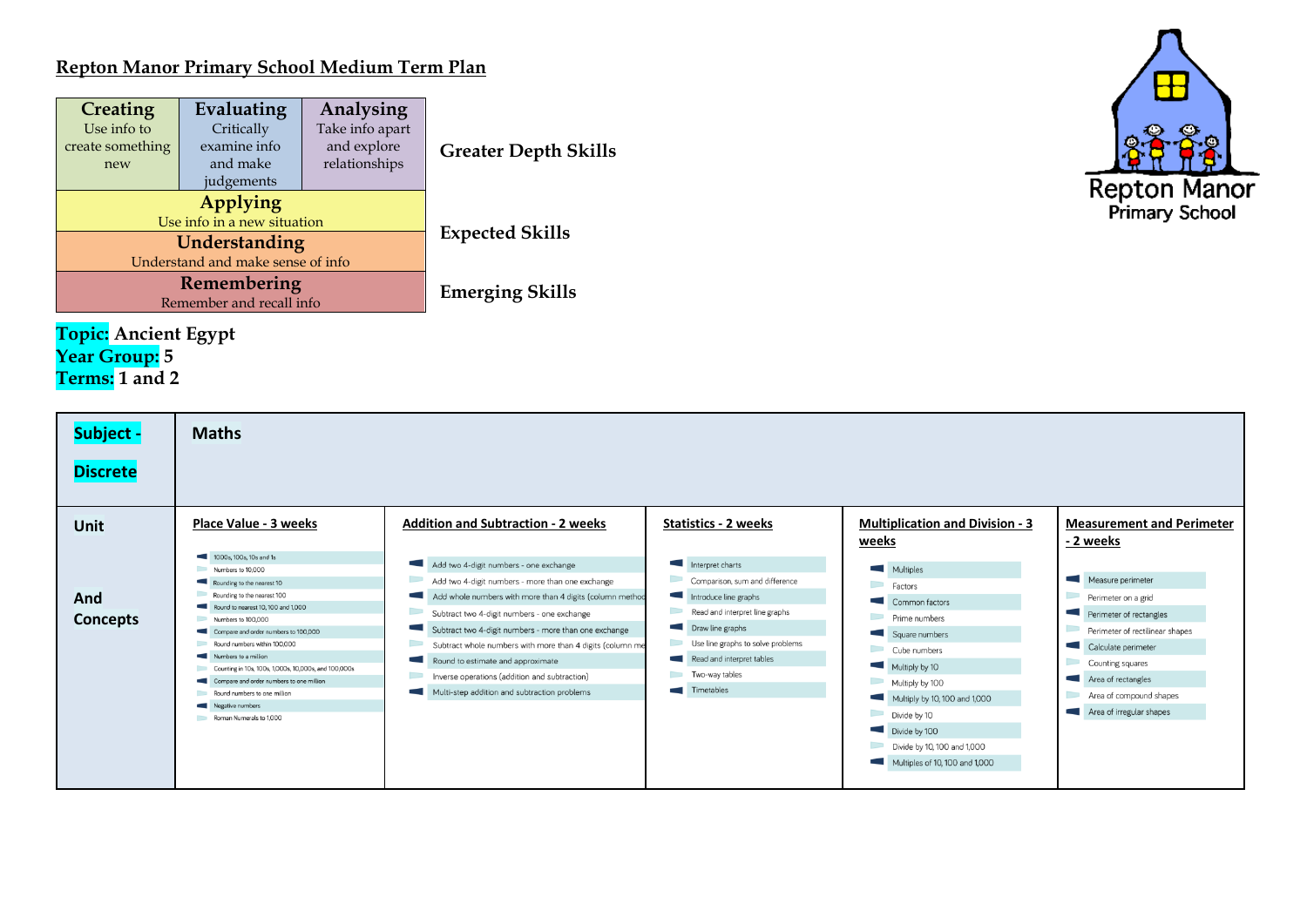| <b>Subjects -</b>       | <b>RE</b>                                                                                                                | <b>MLF</b>                                                                                                                                                                                                                                                                                                                                                                                                                                                                                                                                                                        | <b>PE - Outdoors</b>                                                                                                                                                                                                                | <b>PE - Indoors</b>                                                                                                                                                                                                                                                                          |
|-------------------------|--------------------------------------------------------------------------------------------------------------------------|-----------------------------------------------------------------------------------------------------------------------------------------------------------------------------------------------------------------------------------------------------------------------------------------------------------------------------------------------------------------------------------------------------------------------------------------------------------------------------------------------------------------------------------------------------------------------------------|-------------------------------------------------------------------------------------------------------------------------------------------------------------------------------------------------------------------------------------|----------------------------------------------------------------------------------------------------------------------------------------------------------------------------------------------------------------------------------------------------------------------------------------------|
| <b>Discrete</b>         |                                                                                                                          |                                                                                                                                                                                                                                                                                                                                                                                                                                                                                                                                                                                   |                                                                                                                                                                                                                                     |                                                                                                                                                                                                                                                                                              |
| <b>Unit</b>             | <b>Creation and Life after death</b><br>stories                                                                          | <b>French Everyday</b>                                                                                                                                                                                                                                                                                                                                                                                                                                                                                                                                                            | <b>Rounders and Athletics</b>                                                                                                                                                                                                       | Swimming                                                                                                                                                                                                                                                                                     |
| <b>Concepts</b>         | · Link to Topic – stories of creation and<br>afterlife for Ancient Egyptians, compare<br>to Christian and Hindu beliefs. | From Helen's LTP!<br>Targets:<br>-Pick out familiar words and phrases from a<br>spoken sentence.<br>-Say and write a few sentences about<br>themselves in the first person from<br>memory.<br>-Prepare and present some basic<br>instructions for a playground game.<br>- Use knowledge of French phonics to spell<br>some simple words correctly.<br>- Express opinions using basic sentences.<br>Topic: Playtime<br>-Learn how to talk about games they like to<br>play<br>- Learn how to talk about active games,<br>board games etc.<br>- Learn some French playground games. | play competitive games, modified<br>where appropriate [for example,<br>badminton, basketball, cricket,<br>football, hockey, netball, rounders<br>and tennis], and apply basic<br>principles suitable for attacking and<br>defending | swim competently, confidently<br>$\bullet$<br>and proficiently over a distance of<br>at least 25 metres<br>use a range of strokes effectively<br>$\bullet$<br>[for example, front crawl,<br>backstroke and breaststroke]<br>perform safe self-rescue in<br>different water-based situations. |
| <b>NC</b><br>objectives |                                                                                                                          | · Listening and Speaking<br>· Reading                                                                                                                                                                                                                                                                                                                                                                                                                                                                                                                                             | · Play competitive games<br>· Take part in outdoor and<br>adventurous activities both<br>individually and in a team.                                                                                                                | · Water safety<br>· Swimming competently and<br>confidently and efficiently over 25<br>meters.<br>· Use a range of strokes<br>· Perform a self safe rescue in a range<br>of situations.                                                                                                      |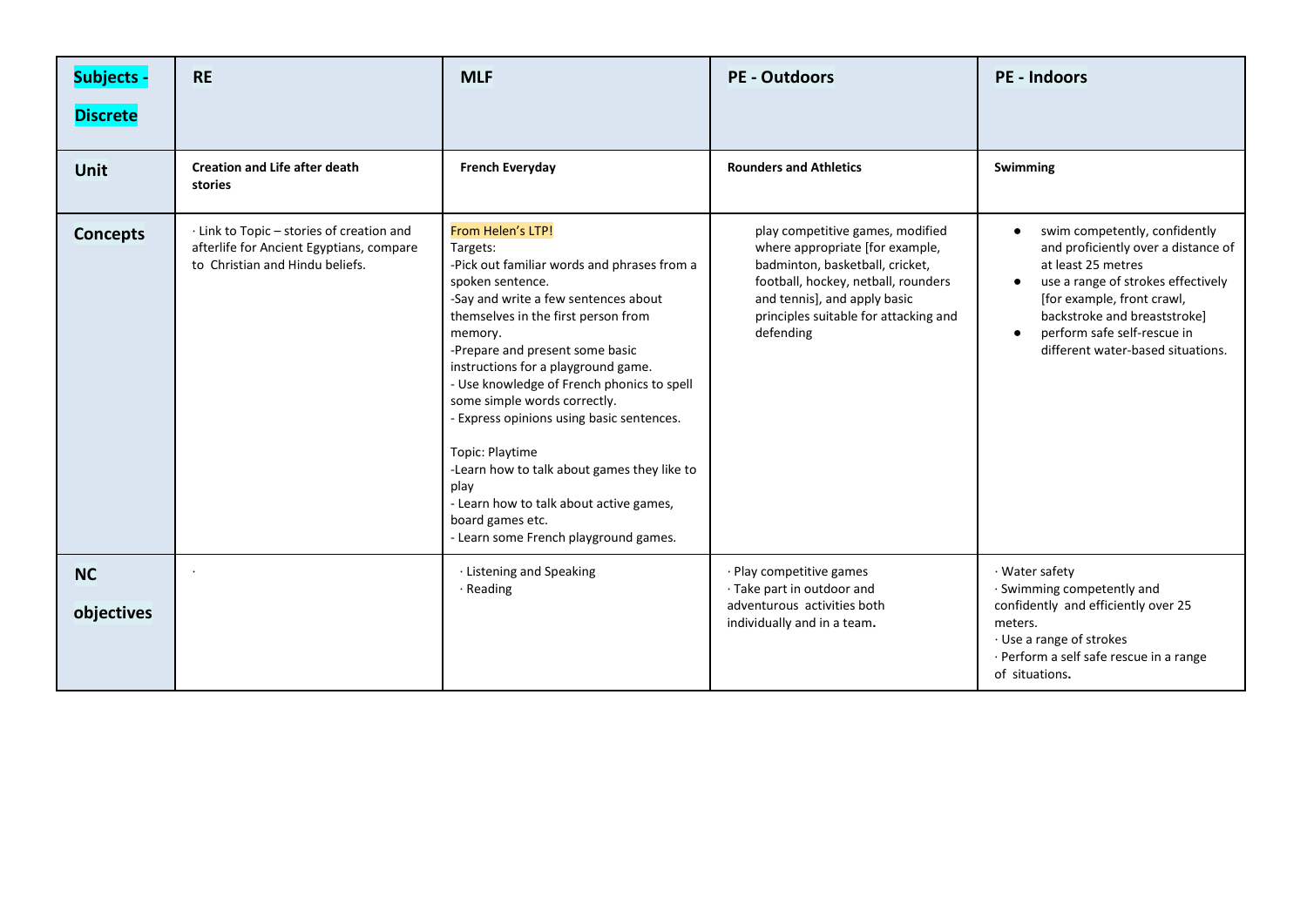| <b>Topic</b>                                                                                                                                                                                                                                                                                                                                           | <b>Big</b><br><b>Questions</b>                                                                                                                                                                                                                              | <b>Subject</b><br>Coverage<br>(Subject, Context)                                                                                                                                                                                                                                                                                                                                                                                                                                                                                                                                                                                                                                                            | <b>Learning Opportunities</b>                                                                                                                                                                                                                                                                                                                                                                                                                                                                                                                                                                                                                                                                                                                                                                                                                                                                                                                                                                                                                                                                                                                                                                                                                                                                                                                                                                                                                                                                                                                                                                                                                                                                                                                                                                                                                                                                                                                                                                                                           | <b>Objectives Covered</b><br>(Copied from NC)                                                                                                                                                                                                                                                                                                                                                                                                                                                                                                                                                                                                                                                                                                                                                                                                                                                                                                                                                                                                                                                                                                                                                                                                                                                                                                                                                                                                                                                                                                                                                                                                                                                                                                                                                                                                                                                      |
|--------------------------------------------------------------------------------------------------------------------------------------------------------------------------------------------------------------------------------------------------------------------------------------------------------------------------------------------------------|-------------------------------------------------------------------------------------------------------------------------------------------------------------------------------------------------------------------------------------------------------------|-------------------------------------------------------------------------------------------------------------------------------------------------------------------------------------------------------------------------------------------------------------------------------------------------------------------------------------------------------------------------------------------------------------------------------------------------------------------------------------------------------------------------------------------------------------------------------------------------------------------------------------------------------------------------------------------------------------|-----------------------------------------------------------------------------------------------------------------------------------------------------------------------------------------------------------------------------------------------------------------------------------------------------------------------------------------------------------------------------------------------------------------------------------------------------------------------------------------------------------------------------------------------------------------------------------------------------------------------------------------------------------------------------------------------------------------------------------------------------------------------------------------------------------------------------------------------------------------------------------------------------------------------------------------------------------------------------------------------------------------------------------------------------------------------------------------------------------------------------------------------------------------------------------------------------------------------------------------------------------------------------------------------------------------------------------------------------------------------------------------------------------------------------------------------------------------------------------------------------------------------------------------------------------------------------------------------------------------------------------------------------------------------------------------------------------------------------------------------------------------------------------------------------------------------------------------------------------------------------------------------------------------------------------------------------------------------------------------------------------------------------------------|----------------------------------------------------------------------------------------------------------------------------------------------------------------------------------------------------------------------------------------------------------------------------------------------------------------------------------------------------------------------------------------------------------------------------------------------------------------------------------------------------------------------------------------------------------------------------------------------------------------------------------------------------------------------------------------------------------------------------------------------------------------------------------------------------------------------------------------------------------------------------------------------------------------------------------------------------------------------------------------------------------------------------------------------------------------------------------------------------------------------------------------------------------------------------------------------------------------------------------------------------------------------------------------------------------------------------------------------------------------------------------------------------------------------------------------------------------------------------------------------------------------------------------------------------------------------------------------------------------------------------------------------------------------------------------------------------------------------------------------------------------------------------------------------------------------------------------------------------------------------------------------------------|
|                                                                                                                                                                                                                                                                                                                                                        |                                                                                                                                                                                                                                                             |                                                                                                                                                                                                                                                                                                                                                                                                                                                                                                                                                                                                                                                                                                             |                                                                                                                                                                                                                                                                                                                                                                                                                                                                                                                                                                                                                                                                                                                                                                                                                                                                                                                                                                                                                                                                                                                                                                                                                                                                                                                                                                                                                                                                                                                                                                                                                                                                                                                                                                                                                                                                                                                                                                                                                                         |                                                                                                                                                                                                                                                                                                                                                                                                                                                                                                                                                                                                                                                                                                                                                                                                                                                                                                                                                                                                                                                                                                                                                                                                                                                                                                                                                                                                                                                                                                                                                                                                                                                                                                                                                                                                                                                                                                    |
| <b>Class</b><br><b>Reader:</b><br>The Red<br>Pyramid<br>(KANE<br>Chronicles)<br><b>Stunning</b><br>Start:<br>Hobgoblin<br>Theatre<br>Show<br><b>Marvelous</b><br>Middle:<br>Looking at<br>real-life<br>artefacts<br>(Maidstone)<br>Museum)<br><b>Fantastic</b><br>Finish:<br>Create own<br>museum<br>collection in<br>the hall/RR<br>(parents<br>in?). | <b>BQ1: What</b><br>evidence have the<br><b>Ancient Egyptians</b><br>left behind for us<br>today? (Weeks 3-<br>7)<br><b>Big Answer:</b><br><b>Museum/Gallery</b><br>of artefacts that<br>have been<br>researched and<br>written up about<br>(Term 1 Week 7) | Reading: The Red<br>Pyramid by Rick<br>Riordan - VIPERS Skills.<br><b>Writing: Suspense</b><br>Story - Howard Carter<br>discovering the tomb of<br>Tutankhamun.<br><b>GPS: Word Classes,</b><br>sentence openers,<br>conjunctions and use of<br>semicolons, emotive<br>language and<br>paragraphs.<br>Art: Observational<br>drawing (pencil).<br><b>History: Ancient Egypt</b><br>history, Egyptian<br>artefacts, comparing<br>Egypt now and then.<br>Geography: Geography<br>of Egypt, continents,<br>oceans and benefits of<br>location.<br>Map Skills Locate<br>Egypt and River Nile on<br>the map.<br>Art-Observational<br>drawing skills.<br>RE- World Religions.<br>Diversity.<br>Science - Earth and | Stunning Start: Hobgoblin Theatre Show. Children to be immersed<br>into Ancient Egypt topic. The show covers a wide range of themes<br>such as Egyptian Gods and Goddesses, Artefacts, Howard Carter,<br>The Afterlife etc. Children will watch the performance, stopping to<br>discuss as we go along. They will then participate in a Drama lesson<br>based on the performance. All of this is led by the Hobgoblin Team.<br>Geography - Where is Egypt? Look at continents and oceans.<br>Discuss location of Egypt in terms of weather, trade, resources.<br>What made them an affluent trading nation?<br>Art/topic - Children explore artifacts by torchlight under tables<br>(observational drawing). Discuss drawings. What could the artefacts<br>have been used for? What can they tell us about Ancient Egyptian<br>life? Why are artefacts often from affluent families/homes?<br>Topic - What is a curator? Children become curators of their own<br>exhibition about Ancient Egypt.<br>History of Ancient Egypt - who were the Egyptians and what<br>developments were made in their history.<br>The history of Howard Carter - who was he and what led him to<br>discover the tomb of Tutankhamun? What artefacts have been<br>discovered and how have they been preserved - looking at<br>pyramids, hieroglyphics and artefacts. Reliability of sources.<br><b>Reading</b><br>$\cdot$ Predict – What might happen in the The Red Pyramid,<br>using details and images.<br>· Word Meaning - Look at The Red Pyramid text and identify<br>new words and definitions and spellings.<br>$\cdot$ Word choice – Explain why the writer chose particular<br>words to create an effect on the reader.<br>· Retrieval – Look at The Red Pyramid text and teach<br>retrieval skills. What information can we gain from the<br>text about the Ancient Egypt?<br>· Inference – Look at The Red Pyramid text and teach<br>inference skills.<br><b>Writing</b><br>$\cdot$ Learn and unpick model text – Suspense Story (HMSS) $\cdot$ | Spoken Language (English) - Participate in and gain<br>knowledge, skills and understanding associated with the<br>artistic practice of drama. Pupils should be able to adopt,<br>create and sustain a range of roles, responding<br>appropriately to others in role.<br><b>History</b> - Achievements of the earliest civilizations $-$ an<br>overview of where and when the first civilizations appeared<br>and a depth study of Ancient Egypt.<br><b>Geography</b> - Locate the world's countries, using maps to<br>focus on Europe (including the location of Russia) and<br>North and South America, concentrating on their<br>environmental regions, key physical and human<br>characteristics, countries, and major cities.<br>Human geography, including: types of settlement and land<br>use, economic activity including trade links, and the<br>distribution of natural resources including energy, food,<br>minerals and water.<br>Art - Use drawing, painting and sculpture to develop and<br>share their ideas, experiences and imagination. Develop<br>their techniques, including their control and their use of<br>materials.<br><b>Science</b> - describe the movement of the Earth, and other<br>planets, relative to the Sun in the solar system describe the<br>movement of the Moon relative to the Earth describe the<br>Sun, Earth and Moon as approximately spherical bodies use<br>the idea of the Earth's rotation to explain day and night and<br>the apparent movement of the sun across the sky.<br>GPS - in writing narratives, considering how authors have<br>developed characters and settings in what pupils have read,<br>listened to or seen performed, assessing the effectiveness<br>of their own and others' writing, proposing changes to<br>vocabulary, grammar and punctuation to enhance effects<br>and clarify meaning, using expanded noun phrases to |
|                                                                                                                                                                                                                                                                                                                                                        |                                                                                                                                                                                                                                                             | Space                                                                                                                                                                                                                                                                                                                                                                                                                                                                                                                                                                                                                                                                                                       | Unpick Suspense Story and features. Look at and compare                                                                                                                                                                                                                                                                                                                                                                                                                                                                                                                                                                                                                                                                                                                                                                                                                                                                                                                                                                                                                                                                                                                                                                                                                                                                                                                                                                                                                                                                                                                                                                                                                                                                                                                                                                                                                                                                                                                                                                                 | convey complicated information concisely, using commas to                                                                                                                                                                                                                                                                                                                                                                                                                                                                                                                                                                                                                                                                                                                                                                                                                                                                                                                                                                                                                                                                                                                                                                                                                                                                                                                                                                                                                                                                                                                                                                                                                                                                                                                                                                                                                                          |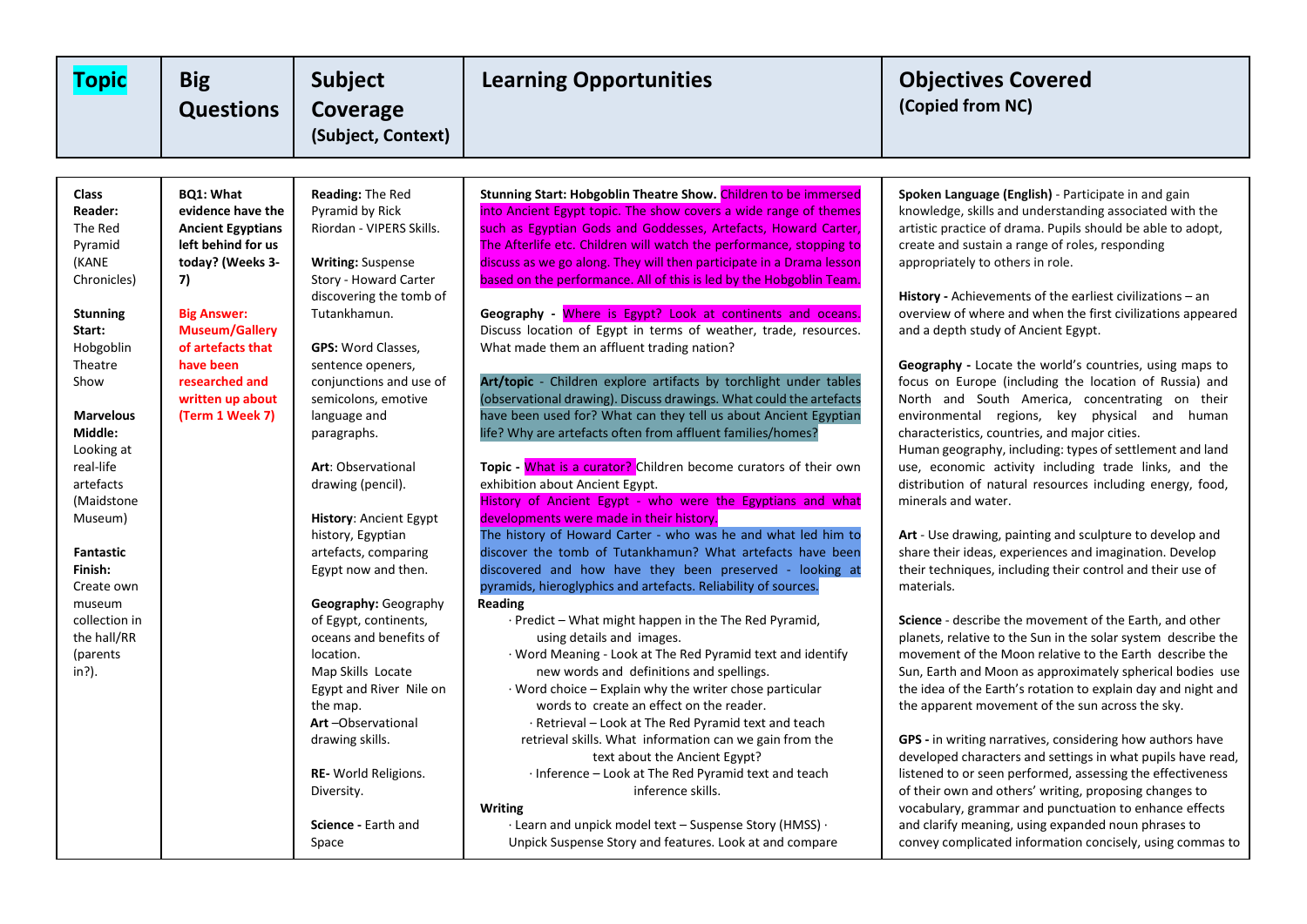|                                                        |                                                                                                                                                       |                                                                                                                                                            | with other familiar suspense stories.<br>Research Topic of Howard Carter. Use understanding of<br>artefacts to describe and explain their uses, appearance<br>and significance. (Deepening)<br>· Story Opener - Introduce Characters, setting and build<br>suspense (Innovate)<br>· Plan Suspense Story (Invent)<br>· Write Suspense Story with focus on toolkit.<br>· Edit<br>· Publish<br>GP – Word classes, Sentence Openers, Conjunctions (semi-colons),<br>Emotive Language (metaphors), Commas to avoid ambiguity.<br>Cohesion and Paragraphs.                                                                 | clarify meaning or avoid ambiguity in writing, using relative<br>clauses beginning with who, which, where, when, whose,<br>that or with an implied (i.e. omitted) relative pronoun.<br><b>History</b><br>. Address and devise historically valid questions about<br>change, cause, similarity and difference, and<br>significance.<br>. Construct informed responses that involve thoughtful<br>selection and organisation of relevant historical<br>information.<br>Understand how our knowledge of the past is<br>constructed from a range of sources.                                                                                                                                                                                 |
|--------------------------------------------------------|-------------------------------------------------------------------------------------------------------------------------------------------------------|------------------------------------------------------------------------------------------------------------------------------------------------------------|----------------------------------------------------------------------------------------------------------------------------------------------------------------------------------------------------------------------------------------------------------------------------------------------------------------------------------------------------------------------------------------------------------------------------------------------------------------------------------------------------------------------------------------------------------------------------------------------------------------------|------------------------------------------------------------------------------------------------------------------------------------------------------------------------------------------------------------------------------------------------------------------------------------------------------------------------------------------------------------------------------------------------------------------------------------------------------------------------------------------------------------------------------------------------------------------------------------------------------------------------------------------------------------------------------------------------------------------------------------------|
|                                                        |                                                                                                                                                       |                                                                                                                                                            | Science:<br>Earth and Space - Describe the movement of the planets in<br>relation to the sun and each other. Describe the movement of<br>the moon in relation to the Earth. Describe and understand day<br>and night. Discuss the beliefs of Ancient Egyptians and how<br>these have changed and why.<br>Computing/Maths - Multimedia - Shape/Vector drawing (Pyramids<br>and tombs).                                                                                                                                                                                                                                |                                                                                                                                                                                                                                                                                                                                                                                                                                                                                                                                                                                                                                                                                                                                          |
| SS: Mystery<br><b>Taste Test</b><br>using new<br>vocab | <b>BQ2: What did</b><br>the Ancient<br>Egyptians eat?<br>(Week 8)<br><b>Big Answer:</b><br><b>Egyptian Feast</b><br>comparing new<br>and old cuisine. | DT - Food tech (making<br>bread)<br>Geography - Physical<br>Geography of crop<br>growing (Egypt)<br><b>Reading</b> - Recipes<br><b>Maths</b> - Measurement | RE- Religions of the world. Which religions are prevalent in Egypt?<br>How has this changed over time? How has the world diversified?<br>MFL:<br>Targets:<br>Be able to greet each other confidently, and introduce themselves<br>and their family.<br>- Understand the numbers 1-10 and use them to say how old they are.<br>- Understand and respond to some simple questions and instructions.<br>- Recognise some words in their written form and pronounce them<br>accurately.<br>Topic: Family<br>-Greeting each other<br>-Introducing themselves<br>-Counting up to 10<br>-Introducing their immediate family | D.T: understand and apply the principles of a healthy and<br>varied diet. prepare and cook a variety of predominantly<br>savoury dishes using a range of cooking techniques.<br>understand seasonality, and know where and how a<br>variety of ingredients are grown, reared, caught and<br>processed.<br>Geography: human geography, including: types of<br>settlement and land use, economic activity including<br>trade links, and the distribution of natural resources<br>including energy, food, minerals and water.<br>Writing: noting and developing initial ideas, drawing on<br>reading and research where necessary. using further<br>organisational and presentational devices to structure<br>text and to guide the reader. |
|                                                        |                                                                                                                                                       |                                                                                                                                                            | Where does our food come from?<br>Why did crops grow well beside the Nile?                                                                                                                                                                                                                                                                                                                                                                                                                                                                                                                                           |                                                                                                                                                                                                                                                                                                                                                                                                                                                                                                                                                                                                                                                                                                                                          |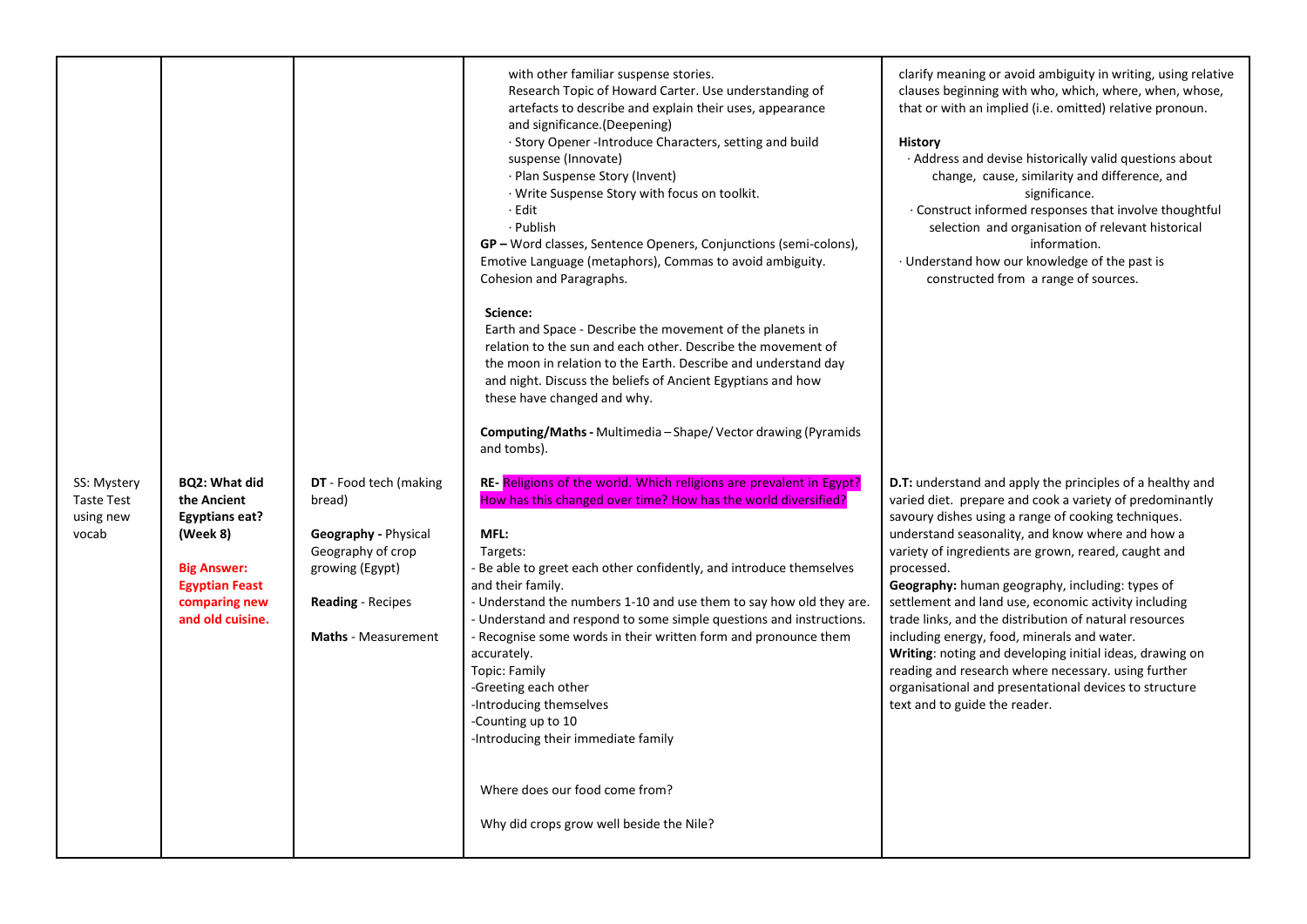|  | Introduce new vocabulary for describing tastes.                                             |  |
|--|---------------------------------------------------------------------------------------------|--|
|  | DT- Design (ingredients), Make, Test, Evaluate.                                             |  |
|  | Reading - Instructions (layout of non-fiction piece). Analyse features<br>and their effect. |  |
|  | Writing - Read and adapt a recipe for making bread to fulfil the brief.                     |  |
|  | Maths - Measurement of ingredients/ reading scales. Addition and<br>subtraction.            |  |

| <b>Class Reader:</b><br><b>BQ3:</b><br>The Red<br>What are the<br>pyramids and<br>Pyramid<br>what were they<br>used for?<br><b>Stunning Start:</b><br>Map out the<br>(3 weeks)<br>real size of the<br><b>Big Answer:</b><br>Own choice of                                              | Reading: The Red Pyramid.<br>Linked Text: Secrets of a<br>Sun King.<br><b>Writing: Instruction</b><br>writing on Mummification.                            | Pyramids:<br>- Egyptian tombs and pyramids/burial chambers - research<br>- find out who and who found the tombs (Howard Carter found<br>Tutankhamen) - map a map of the inside of the pyramid and the<br>burial chambers - mini STEM project - make a pyramid, who can<br>make the strongest pyramid? - research booby traps - look at<br>mechanisms in Mouse Trap game - describe and annotate                                                                                                                                                                                                                                                                                                                                                                                                                                                                                                                                                                                                                                                                                                                                                                                                                                                      | Science - Explain that unsupported objects fall towards the<br>Earth because of the force of gravity acting between the<br>Earth and the falling object. Identify the effects of air<br>resistance, water resistance and friction that act between<br>moving surfaces. Recognise that some mechanisms, including<br>levers, pulleys and gears, allow a smaller force to have a<br>greater effect.                                                             |
|----------------------------------------------------------------------------------------------------------------------------------------------------------------------------------------------------------------------------------------------------------------------------------------|------------------------------------------------------------------------------------------------------------------------------------------------------------|------------------------------------------------------------------------------------------------------------------------------------------------------------------------------------------------------------------------------------------------------------------------------------------------------------------------------------------------------------------------------------------------------------------------------------------------------------------------------------------------------------------------------------------------------------------------------------------------------------------------------------------------------------------------------------------------------------------------------------------------------------------------------------------------------------------------------------------------------------------------------------------------------------------------------------------------------------------------------------------------------------------------------------------------------------------------------------------------------------------------------------------------------------------------------------------------------------------------------------------------------|---------------------------------------------------------------------------------------------------------------------------------------------------------------------------------------------------------------------------------------------------------------------------------------------------------------------------------------------------------------------------------------------------------------------------------------------------------------|
| great pyramids<br>and the tombs.<br>presentation - To<br>show the process<br>of mummification<br>Marvellous<br>Middle:<br>(e.g. clay models,<br>Mummification<br>animation,<br>of fruit.<br>storyboarding,<br>drama)<br>Fabulous<br>Finish: Build a<br>pyramid using<br>their pulleys? | <b>GPS: Modal Verbs</b><br>Relative Clauses (&<br>pronouns), Emotive<br>Language (similes),<br>Cohesion and Paragraphs.<br>Science: Forces and<br>Pulleys. | diagrams.<br>- Explore the works of Rube Goldberg<br>https://tinkerlab.com/engineering-kids rube-goldberg-machine/<br>- Give chn a box of various materials - boxes, wooden bricks,<br>dominoes, marble run etc. make the ball run from the top to<br>hit the bell at the end. - look at forces and look at the effects of<br>different levers, pulleys and gears - design and make a booby<br>trap which involves a mechanism.<br>Create trioramas depicting inside and outside of the pyramid.<br>Mummification:<br>- Mummification (embalming process, research)<br>- Make your own mummies/wrapping activity<br>-Make a cut out Mummy describing each layer of<br>Mummification) - Instructions on how to mummify a<br>body<br>- Canopic jars - clay<br>Reading<br>· Word Meaning - Look at Sun King text and identify new<br>words and definitions and spellings.<br>$\cdot$ Word choice – Explain why the writer choose particular<br>words to create an effect on the reader.<br>· Retrieval - Look at Sun King text and teach retrieval skills.<br>What information can we gain from the text about the<br>Ancient Egypt? · Inference - Look at Sun King text and teach<br>inference skills. $\cdot$ Compare – make accurate and appropriate | Writing: identifying the audience for and purpose of the<br>writing, selecting the appropriate form and using other<br>similar writing as models for their own. selecting appropriate<br>grammar and vocabulary, understanding how such choices<br>can change and enhance meaning. proposing changes to<br>vocabulary, grammar and punctuation to enhance effects and<br>clarify meaning. using modal verbs or adverbs to indicate<br>degrees of possibility. |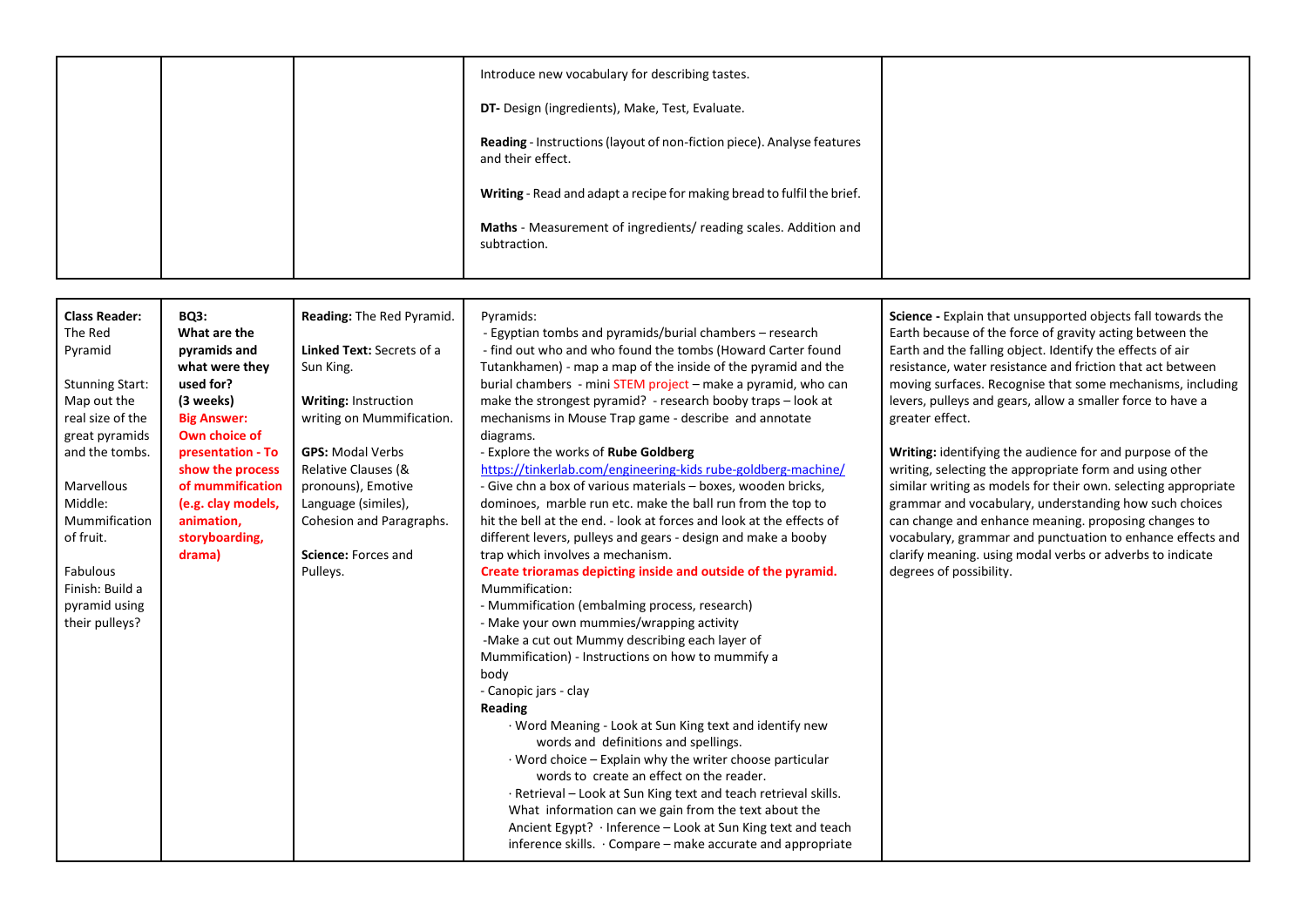|                                                                                                                                                                                                                             |                                                                                                                                                                                                                                                                                                                                                                                                                                                                                                                  | comparisons from the text.<br>$\cdot$ Summarise – Explain and discuss main themes of the text.<br>Science:<br>Explain and understand the force of gravity.<br>Identify the effects of air resistance, water resistance and friction.<br>Understand and explain the effect pulleys, levers and gears have on<br>forces.                                                                                                                                                                                                                                                                                                                                                                                                                                                                                                                                                                                                                                                                                                                                                                                                                                                                                                                                                                                                                                                                                                                                                                                                                                                                                                                                                                                                                                           |                                                                                                                                                                                                                                                                                                                                                                                                                                                                                                                                                                                                                                                                                                                                                                                                                                                                                                                                                                                                                                                                                                                                                                                                                                                                                                                                                                                                                                                                                                                                                                                                                                                                                                                                                                                                                                                                                                                                                                                                                       |
|-----------------------------------------------------------------------------------------------------------------------------------------------------------------------------------------------------------------------------|------------------------------------------------------------------------------------------------------------------------------------------------------------------------------------------------------------------------------------------------------------------------------------------------------------------------------------------------------------------------------------------------------------------------------------------------------------------------------------------------------------------|------------------------------------------------------------------------------------------------------------------------------------------------------------------------------------------------------------------------------------------------------------------------------------------------------------------------------------------------------------------------------------------------------------------------------------------------------------------------------------------------------------------------------------------------------------------------------------------------------------------------------------------------------------------------------------------------------------------------------------------------------------------------------------------------------------------------------------------------------------------------------------------------------------------------------------------------------------------------------------------------------------------------------------------------------------------------------------------------------------------------------------------------------------------------------------------------------------------------------------------------------------------------------------------------------------------------------------------------------------------------------------------------------------------------------------------------------------------------------------------------------------------------------------------------------------------------------------------------------------------------------------------------------------------------------------------------------------------------------------------------------------------|-----------------------------------------------------------------------------------------------------------------------------------------------------------------------------------------------------------------------------------------------------------------------------------------------------------------------------------------------------------------------------------------------------------------------------------------------------------------------------------------------------------------------------------------------------------------------------------------------------------------------------------------------------------------------------------------------------------------------------------------------------------------------------------------------------------------------------------------------------------------------------------------------------------------------------------------------------------------------------------------------------------------------------------------------------------------------------------------------------------------------------------------------------------------------------------------------------------------------------------------------------------------------------------------------------------------------------------------------------------------------------------------------------------------------------------------------------------------------------------------------------------------------------------------------------------------------------------------------------------------------------------------------------------------------------------------------------------------------------------------------------------------------------------------------------------------------------------------------------------------------------------------------------------------------------------------------------------------------------------------------------------------------|
| <b>BQ4: How did</b><br>religion influence<br>the everyday life<br>of Egyptians?<br>Gods and<br>Goddesses.<br>(4 weeks)<br><b>Big Answer:</b><br>Programming $-$<br><b>Selection in Quizzes</b><br>(End of topic<br>quizzes) | Reading, The Sun King,<br>Emma Carrol retrieval<br>and inference<br>Writing, Myth - The<br>creation of the<br>Sphynx/Egyptian<br>Gods/Creation story.<br><b>GPS: Parenthesis</b><br>,Commas,<br>Punctuation, Modal<br>verbs<br>RE: Compare after life<br>beliefs across Ancient<br>Egyptians, Christian,<br>and Hindus<br>History,<br>Archaeological<br>evidence as a source<br>of fact and opinion<br><b>Computing, internet</b><br>search engines<br>Life Skills, World<br>knowledge<br>$DT$ – design and make | Writing: - Look at different Gods and Goddesses, and discuss their<br>importance in everyday life.<br>Look at idols, why were these important to Ancient<br>Egyptians, how did they link to religion - sphynx, scarab<br>beetle etc.<br>Look at structures of Ancient stories - analyse and discuss.<br>Myths and legends - how has the telling of these changed<br>$\overline{\phantom{a}}$<br>throughout the years. How would Ancient Egyptians retell<br>and portray legends and myths?<br>Link to history - famous sphynx statues, how were they<br>made and why.<br>Plan story linked to what we have learnt.<br>$\sim$<br>Write story (several sections done as learning is explored).<br>Edit<br>$\omega$<br>Publish all sections once completed.<br>History:<br>Linked with Writing.<br>What are artefacts? How can historical evidence change over<br>time? How does opinion influence perceptions of artefacts<br>and what they were used for?<br>Exploration of artefacts and how they are used to influence<br>our knowledge of History.<br>R.E: Sikhism (Discrete) - Guru Nanak's birthday and Maghi Festival<br>links (January)<br>Explain how the gurdwara helps Sikhs in their relationship<br>with God.<br>- Find out about a Sikh's three duties: Nam japna, Kirt Karna<br>and Vand Chakna. Discover how each of these is fulfilled in<br>the gurdwara<br>- What does it mean to be Sikh, and how do Sikhs worship?<br>Explore why music takes central stage in Sikh worship, and<br>how it is used as a way to alter the emotional state to reach<br>a better understanding of God. The scriptures are written in<br>60 different melodies that each establish a mood. E.g. Raag<br>Asa (inspiration and courage); Raag Asavari (enthusiasm). | <b>Reading:</b> checking that the book makes sense to them,<br>discussing their understanding and exploring the meaning<br>of words in context asking questions to improve their<br>understanding drawing inferences such as inferring<br>characters' feelings, thoughts and motives from their<br>actions, and justifying inferences with evidence predicting<br>what might happen from details stated and implied<br>summarising the main ideas drawn from more than one<br>paragraph, identifying key details that support the main<br>ideas identifying how language, structure and<br>presentation contribute to meaning<br>Writing: in writing narratives, considering how authors<br>have developed characters and settings in what pupils<br>have read, listened to or seen performed. in narratives,<br>describing settings, characters and atmosphere and<br>integrating dialogue to convey character and advance the<br>action. ensuring the consistent and correct use of tense<br>throughout a piece of writing.<br>History: Children should understand how our knowledge of<br>the past is constructed from a range of sources. They should<br>note connections, contrasts and trends over time and<br>develop the appropriate use of historical terms. They<br>should regularly address and sometimes devise historically<br>valid questions about change, cause, similarity and<br>difference, and significance.<br>A1. Describe and make connections between different<br>features of the religions and worldviews they study,<br>discovering more about celebrations, worship, pilgrimages<br>and the rituals which mark important points in life, in order to<br>reflect<br><b>B1</b> . Observe and understand varied examples of religions and<br>worldviews so that they can explain, with reasons, their<br>meanings and significance to individuals and communities.<br>C1. Discuss and present thoughtfully their own and others'<br>views on challenging questions about belonging, meaning, |